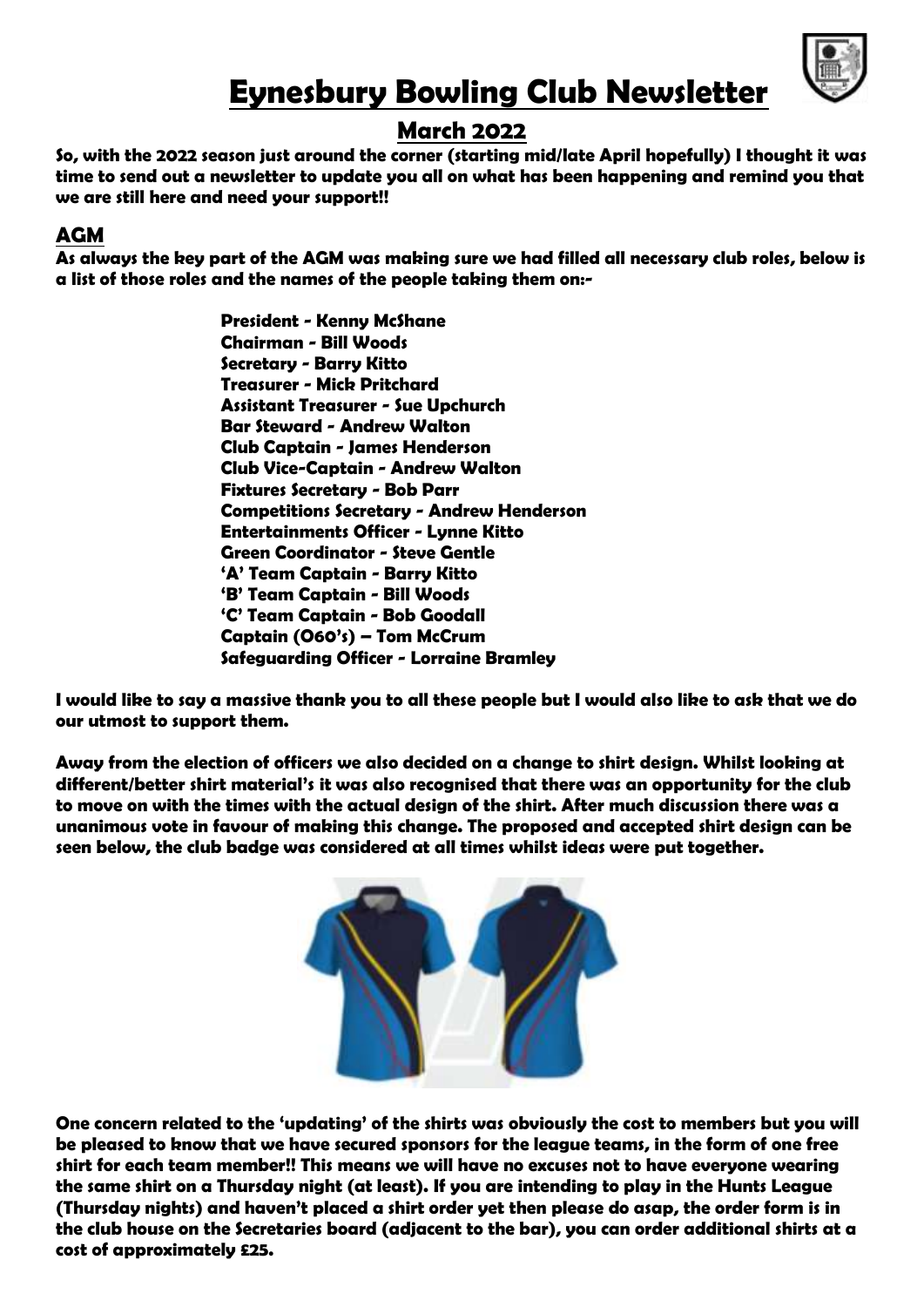**The sponsors for the shirts are:-**

| <b>League Team</b> | <b>Sponsors/Donors</b>                                 |
|--------------------|--------------------------------------------------------|
|                    | <b>Andrew Walton &amp; Craig Sutherland</b>            |
|                    | <b>Bill Woods, JD Autos &amp; Other B Team Members</b> |
|                    | <b>Funds Donated To The Club</b>                       |

**Massive thank you to all sponsors/donors, without whom such progress might not have been possible.** 

**Unfortunately it was also decided during the meeting that it would be best not to commit to a friendly calendar this season. This was based on the lack of support for friendlies, not just last season but a few seasons. Hopefully we can use this season to build up interest in playing at weekends so we can look to reinstate friendlies next season and/or look into alternatives.**

**Since the AGM we have also had to reduce our commitment to the over 60's to just the one team rather than two.**

#### **Green**

**The green has undergone significant work throughout the closed season which will certainly lead to us seeing some improvements. We are already noticing that we have better grass coverage but there are also some not so obvious/visual improvements, such as levelling, aeration and general grass root improvement. Thanks to Steve Gentle and his team for the efforts, this is a very time consuming commitment that is vital to the clubs wellbeing.**

**It has also been noticed during the winter months that the water tank has a leak, this is being replaced in the very near future to ensure we can water the green as advised by Avonmore, green maintenance contractor.** 

**Surroundings wise, we are in the process of purchasing new benches that will, hopefully, make spending time down the club an even more attractive proposition.**

#### **Bowls**

**Despite it being the closed season we have still managed some bowls success indoors!!** 

**Andy Walton, Steve Gentle and Barry Kitto have won the Hunts Bowling Federation rinks (triples) which seems them go on to represent the county at English Bowling Federations indoor bowls finals, which are held at Newark between Wednesday the 20th of April '22 and Sunday the 24th of April '22.** 

**We are also on the verge of winning the prestigious St Neots IBC league that is the Invitation Triples.** 

#### **Membership**

**Membership is due by the end of May or before representing the club (league, national/county competitions), whichever comes first.**

**Payment can be made via bank transfer (preferred method, see information below), the iZettle (card machine at club) or cash but cheques can no longer be accepted. Please contact Sue Upchurch (stighe38@msn.com) or Barry Kitto with any questions.**

**Membership fees:- Full Bowling Membership (Male) - £80 Full Bowling Membership (Female, no leagues) - £20 Social Membership - £15 Junior Membership - £10**